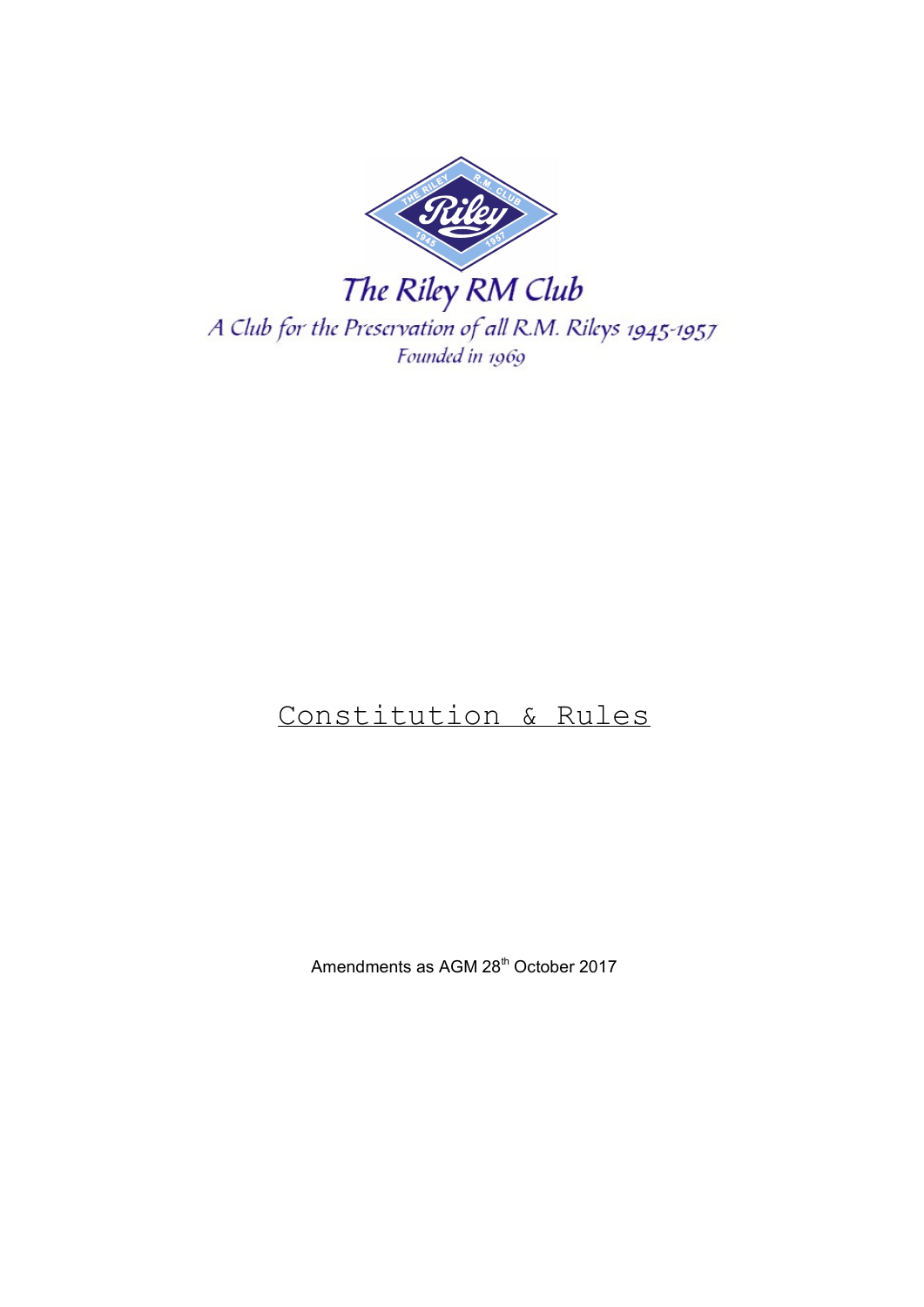# Constitution and Rules

The name of the Club shall be "The Riley R.M. Club", hereinafter referred to as "The Club". This name shall be the property of The Club and may not be used by other persons without the express permission of the Executive Committee.

## **OBJECTIVES**

To ensure the continued use of Riley R.M. series motor cars (1945 - 1957) by purchase and distribution of spares to Club members as end users.

To provide a technical service when required.

To obtain the best possible terms for professional services for members.

To provide various social activities for Riley R.M. enthusiasts.

## MEMBERSHIP

Members shall be persons who have paid their subscriptions in full in accordance with this Constitution. The membership will consist of:

(i) Full Members who shall be owners (or owners and spouses/partners or other family member paying joint subscriptions) and/or enthusiasts of Riley R.M. series motor cars (plus specials and other specific cases subject to approval by the Executive Committee).

(ii) Honorary Members who shall be classed as full members for such period as the Executive Committee shall decide.

All members shall be entitled to attend general meetings and vote.

Subscriptions shall be payable by all members (except Honorary Members) on joining and on the first day of January each year. Any member failing to renew their subscription before the first day in February in any year shall be deemed to have resigned.

## POWER TO REFUSE MEMBERSHIP

The Executive Committee shall have the power to refuse membership to any prospective member.

Every member on joining The Club shall undertake to abide by this Constitution, a copy of which shall be supplied. The Executive Committee shall have the power to expel and retain the balance of subscription unexpired, of any member whose conduct shall be thought to be unseemly or detrimental to the wellbeing of The Club and its members.

The Executive Committee shall not use its powers unreasonably however; any member so expelled may, if supported in writing by two members, request of the General Secretary to be allowed to attend the next Committee meeting and have their grievances aired. The Committee shall then decide whether or not to uphold the expulsion of the member by a simple majority vote.

# **OFFICERS**

## (i) Executive Officers

There shall be a General Secretary, Treasurer, Spares Secretary, Membership Secretary, Editor, Vehicle Registrar, Regalia Officer and 2 Social Secretaries (1 for the North and 1 for the South), all of whom shall be elected annually at an Annual General Meeting and shall respectively be eligible for re-election should they so desire. In addition, an Assistant General Secretary may be appointed by the General Secretary with full voting rights whilst they are fulfilling that role. No officer or committee member may have power of more than one vote irrespective of the number of posts held.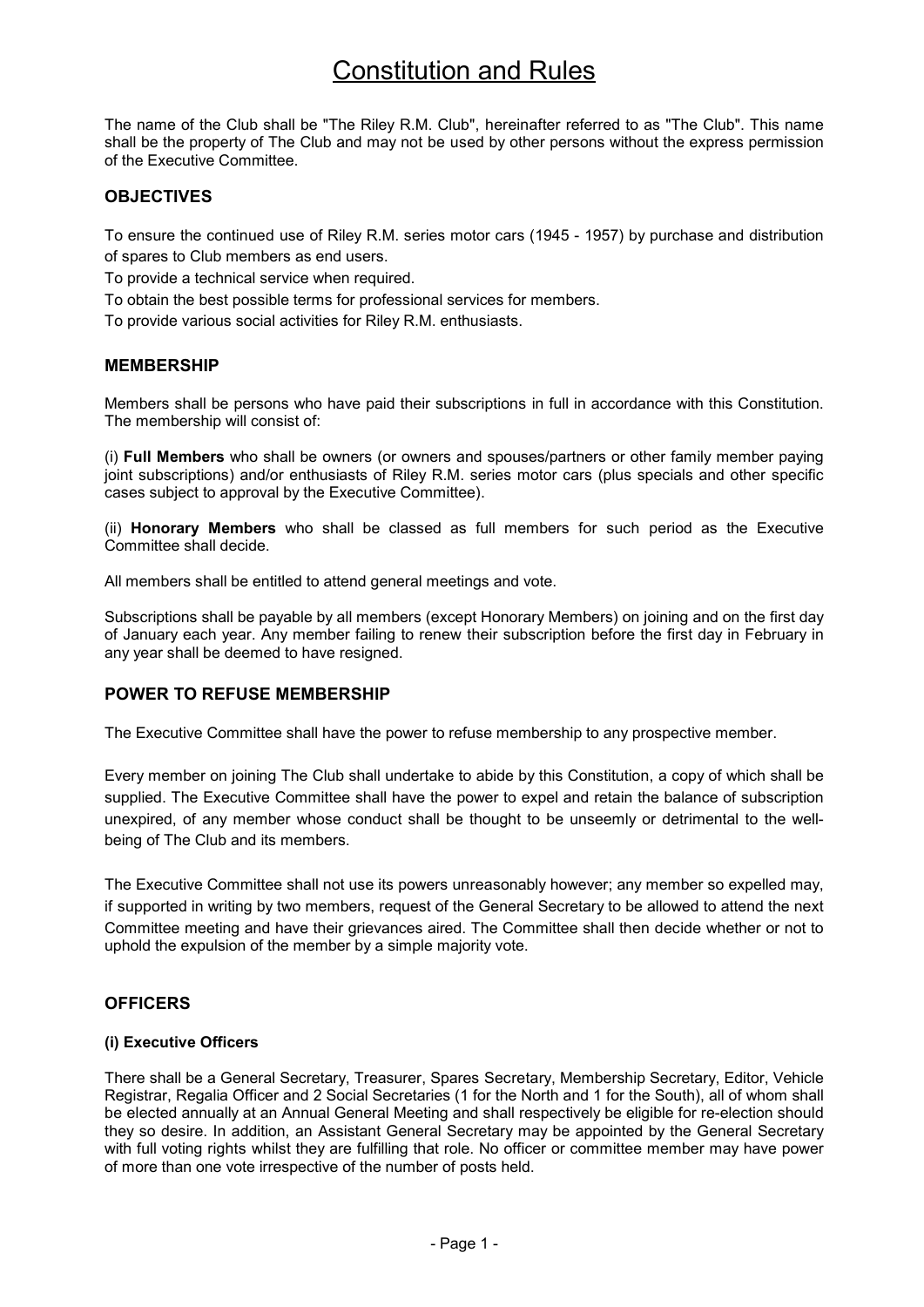A Chairman will be elected at an Annual General Meeting and will take the chair at General Meetings and at Executive Committee Meetings. If the Chairman shall not be present at any meeting, another person shall be elected to the position for that meeting before any business is carried out.

Nominees for election to any office shall be members who have belonged to The Club for at least one year prior to nomination. Written nominations from a proposer and a seconder shall be made to the General Secretary at least 35 days prior to an AGM. This should include written acceptance from the proposed candidate that they are willing to stand for election. The proposer, the seconder and the candidate must attend the AGM.

In view of the specialised nature of the post of Spares Secretary, the candidate must be approved by the Committee.

The Executive Officers shall normally hold office from the end of the AGM at which they are elected until the end of the next AGM. In the event that an Executive Officer is unable to hold office, the responsibility transfers to the Committee.

Necessary vacancies may be filled by the Executive Committee.

#### (ii) Non-Voting Officers

In addition to the Executive Officers, the Executive Committee may appoint Non-Voting Officers for such periods as they shall deem necessary. Such officers are entitled to attend Executive Committee meetings.

#### (iii) Areas and Area Secretaries

(a) Areas shall be created at the will of the members who feel that their interests and those of The Club can best be served by so doing, the purpose being to provide centres of local focus and contact. It will be expected by the Executive Committee that an area shall have a Secretary who at the outset shall ask the Executive Committee for formal recognition of the area.

(b) Area Secretaries are to be nominated by members desirous of forming or continuing an Area and the nomination is to be confirmed by the Executive Committee

(c) The Executive Committee shall have the discretion to rule that a meeting or centre shall be either

(i) recognised as an area in its own right, or

(ii) recognised as being a subsidiary centre in an existing area. In such cases the prospective Secretary will be given every encouragement and support but, even if only nominally, they will be answerable to the Area Secretary.

Area Secretaries as defined in (c) (i) above shall be entitled to attend Executive Committee meetings but not to vote at those meetings.

## EXECUTIVE COMMITTEE

The Executive Committee shall consist of the Executive Officers and shall meet whenever summoned by the General Secretary, who may convene a meeting of his own accord, or shall do so by direction of the Chairman, or on demand signed by at least five members of the Committee.The number and location of meetings per annum will be determined by the Committee.

Committee Members, along with all Non-Voting Officers and Area Secretaries attending Committee meetings, shall be entitled to claim reimbursement of actual out-of-pocket travelling expenses to and from a Committee Meeting and as approved by the Treasurer. Executive Officers receive free membership during their term of office.

The quorum shall consist of not less than one more than half of the members of the Executive Committee. A chairman shall be elected for the purpose of that meeting in the absence of the Chairman.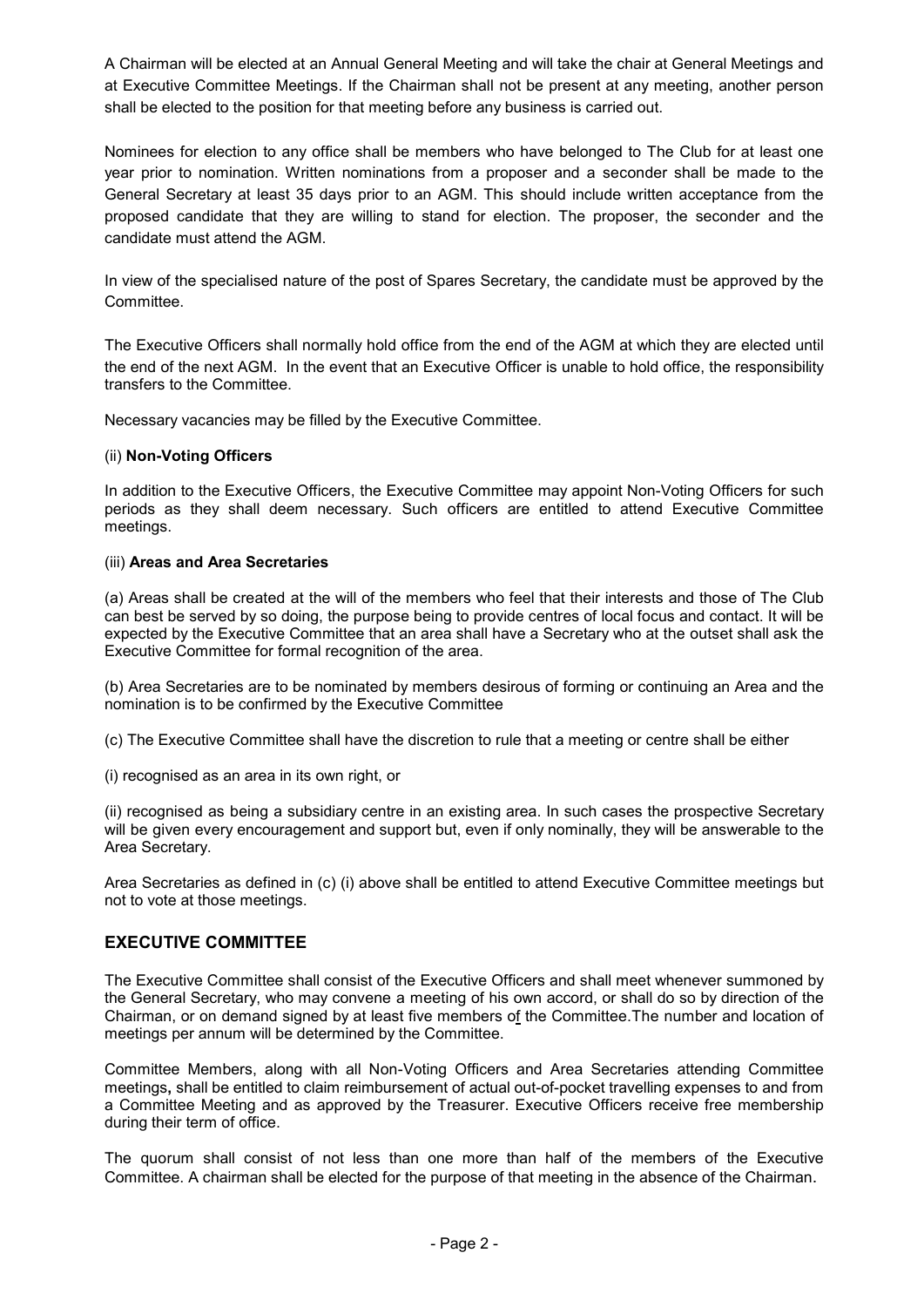Any member of the Executive Committee who shall, without sufficient reason, absent themself from three consecutive meetings will be understood to have resigned their position on the Executive Committee.

The Club's spares operation is conducted through a limited company, The Riley RM. Centre Limited.

The Club's Chairman, General Secretary and Treasurer will be appointed the sole Directors of The Riley RM. Centre Limited for as long as they hold their positions in The Club. They will hold the whole issued shares of the spares company as nominees for The Club and acknowledge that no beneficial ownership rights are conferred by so holding those shares. These shares will automatically be transferred to their successors upon them relinquishing their respective posts. It will also be incumbent on the above posts of Chairman, General Secretary and Treasurer to assume responsibility as Directors of the aforementioned Company. The Spares Officer is responsible to the above Directors for the day to day running of that company.

# DUTIES OF THE GENERAL SECRETARY

It shall be the duty of the General Secretary to attend in person, or by deputy, all General Meetings of The Club and all meetings of the Committee and to arrange for the taking of minutes of the proceedings.

The minutes of the previous AGM shall be published by the General Secretary and provided to members at the AGM. A copy will be sent to any member upon receipt of a written request to the General Secretary.

## FINANCES

A general fund will be maintained by The Club from income and will be shown in The Club's and The Riley RM. Centre Ltd's accounts that are presented annually to members at the AGM. A spares fund will be maintained through the operation of The Club's spares company, The Riley RM. Centre Limited, and will be shown in that company's accounts which are presented annually to members of The Club at the AGM.

The bank accounts of The Club and The Riley RM Centre Ltd are maintained by the Treasurer. Payments made from these accounts require the signature of either the Treasurer, the General Secretary or the Chairman or in the case of The RM Centre Ltd, the Spares Secretary. Most transactions will be made via BACs using online banking. A list of companies and individuals paid this way is available to the Committee at any time.

The Committee shall be empowered to borrow funds for Club and spares company purposes. Such borrowing facilities will be arranged by the Treasurer after approval by the Committee of The Club.

## **SUBSCRIPTIONS**

The annual subscription shall be as declared on the current application forms and be determined at the AGM.

Members who have not paid their subscriptions by the first day in February each year shall be deemed to have resigned.

(i) A first and final reminder that subscriptions are due by the first day in January will be sent out with the December magazine.

(ii) If renewal is received before the first day in February, then the January/February dated magazine will be sent and no joining fee will be payable.

(iii) Notwithstanding the concession given in (i) and (ii) above, the clause in the Constitution that "any member failing to renew their subscription before the first day in February in any year shall be deemed to have resigned" shall remain effective.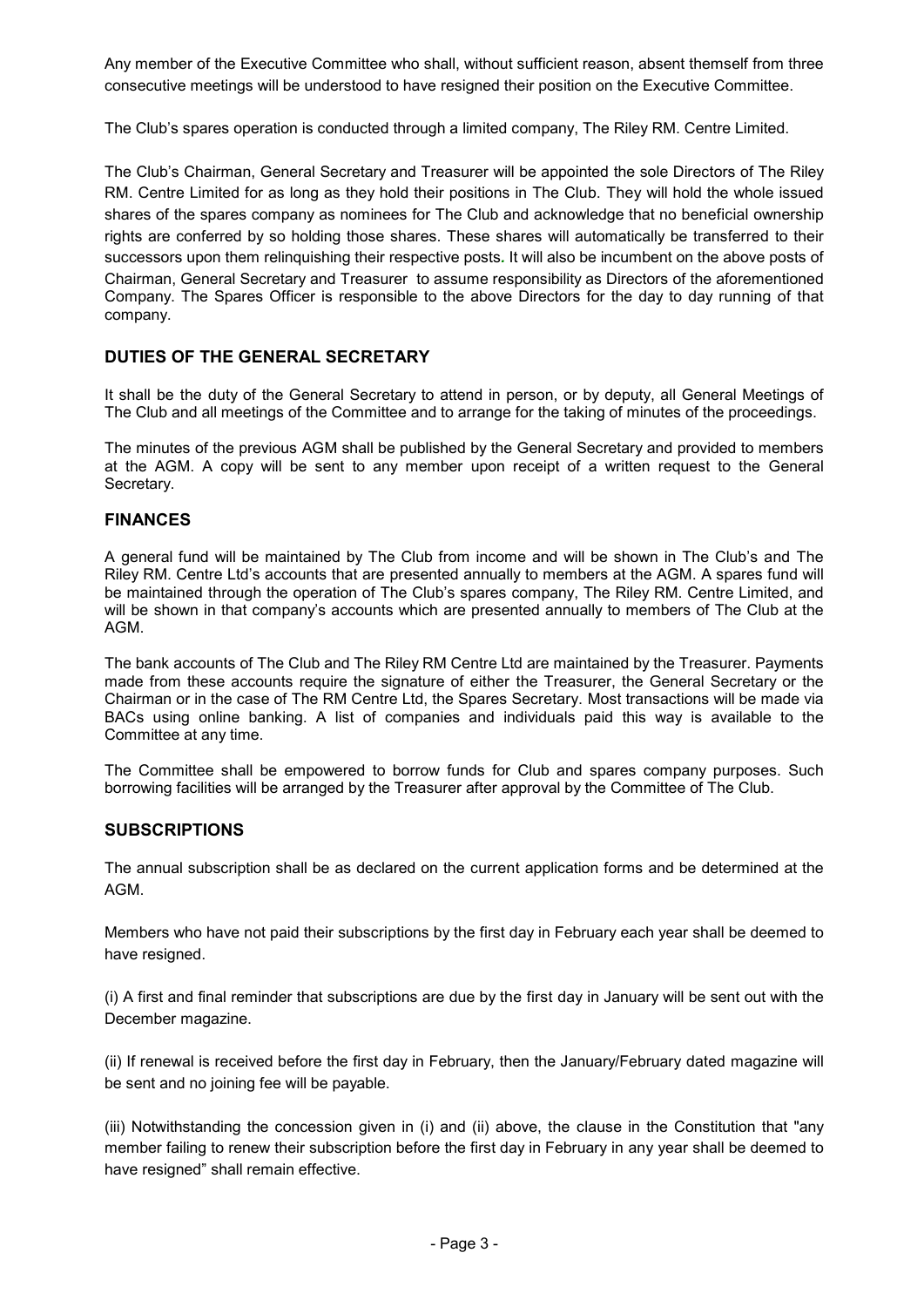## GENERAL MEETINGS

#### 1. Annual Meetings.

There shall be an annual meeting held as the Executive Committee shall appoint but the interval between annual meetings shall be not less than 10 nor more than 14 months. The date, venue and time of the AGM shall be announced at least 60 days before the date by the General Secretary.

35 days notice will be given in writing to the General Secretary of any business to be discussed at the meeting.

A quorum at the AGM shall be 30.

As part of the business of the AGM, a full statement of accounts for both The Club and The Riley RM. Centre Limited made up to 31 August in each year, as prepared by the Treasurer and having the prior approval of the Committee, shall be presented to members of The Club. In the case of the spares company, these accounts will be prepared in full statutory format and in accordance with Company Law. Members have currently approved that need for a formal independent audit for both The Club and the spares company is dispensed with. This dispensation will be reviewed at each AGM.

The Committee for the following year shall be elected.

#### 2. Special General Meetings.

Special General Meetings of which not less than 21 days notice in writing (stating the object of the meeting) shall be given to each member by the General Secretary and may be called at any time by decision

(a) of the Committee, or (b) by the General Secretary

within 2 months of the receipt of a requisition in writing (stating the object of the proposed meeting) signed by not less than 20 members.

A quorum at a special meeting shall be 30.

The accidental omission or failure to give notice to any member or non-receipt of such a notice shall not of itself invalidate the proceedings of any General Meeting.

#### Rights to be Present

No person may take part in a General Meeting unless their subscription has been paid in full in accordance with the Rules.

#### Voting

Every person with a right to be present may exercise one vote. The Chairman shall not vote except in the exercise of a casting vote. At all General Meetings, a majority vote decides a resolution excepting proposed amendments to the Constitution.

#### Amendments to the Constitution

Alterations or amendments to this Constitution shall be made only at a General Meeting and shall require approval from votes of not less than two-thirds of the members present. The General Secretary must be notified in writing of the proposed amendments or alterations 35 days before a General Meeting.